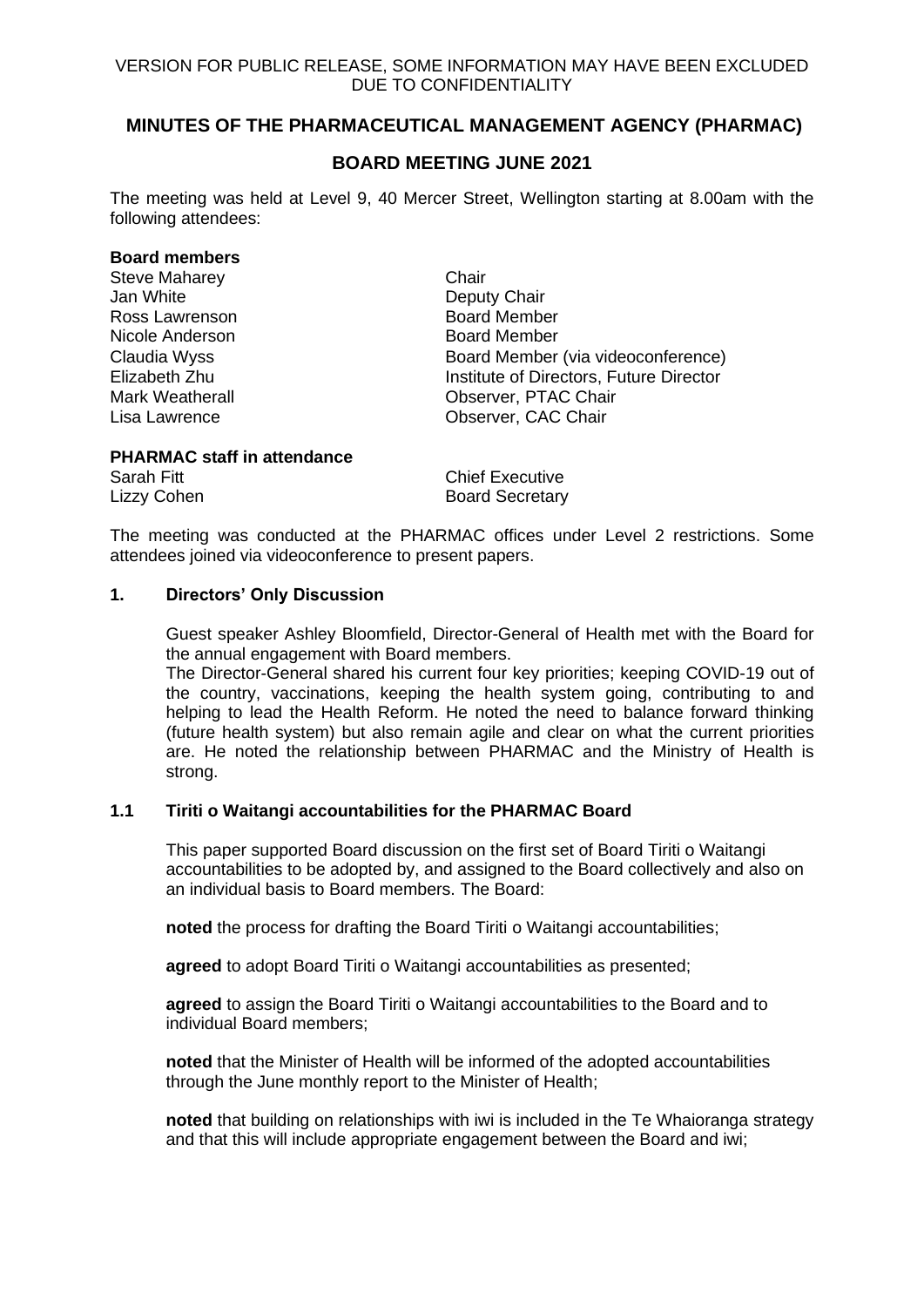**noted** that that it was ok to make mistakes as part of a supportive learning environment; and

**noted** that the assigned accountabilities will develop over time and will be regularly discussed and updated.

Ross Lawrenson and Jan White (carried)

## **1.2 Remuneration Review 2021/22**

**noted** the overarching guidance regarding the Government's expectations for employment relations and pay in the public sector.

## **1.3 Glossary of Terms**

Mark Weatherall, Observer PTAC Chair and Lisa Lawrence, Observer CAC Chair joined the meeting.

Trevor Simpson, Lisa Williams, Alison Hill, Mark Woodard, Emma Clarke, Graham Beever, Jannel Fisher, Kathryn McInteer and Caroline De Luca (PHARMAC staff) attended for relevant items.

## **1.4 Board Actions**

**noted** the Board Actions.

## **1.5 Board Annual Agenda 2021**

The Board noted the Board Annual Agenda 2021.

# **2. Apologies**

Peter Bramley, Observer, DHB Representative.

# **3. Record of Previous Board and Committee Meetings**

## **3.1 Minutes of May 2021 Board Meeting**

**resolved** to adopt the minutes of the May 2021 meeting as being a true and correct record.

Nicole Anderson and Ross Lawrenson **(carried)**

# **3.2 Audit and Risk Committee Recommendations – June 2021 meeting**

**noted** that staff intend to release the annual DHB letter;

**resolved** to authorise, subject to receipt of a satisfactory opinion from Audit NZ, PHARMAC staff to make payments to DHBs in the amount of \$12.7 million for the purpose of enabling funding provided for pharmaceuticals to be retained across financial years and not lost to underspending; and

**noted** the 2021/22 Internal Audit Work Programme (refer to Appendix One).

Jan White and Ross Lawrenson **(carried)**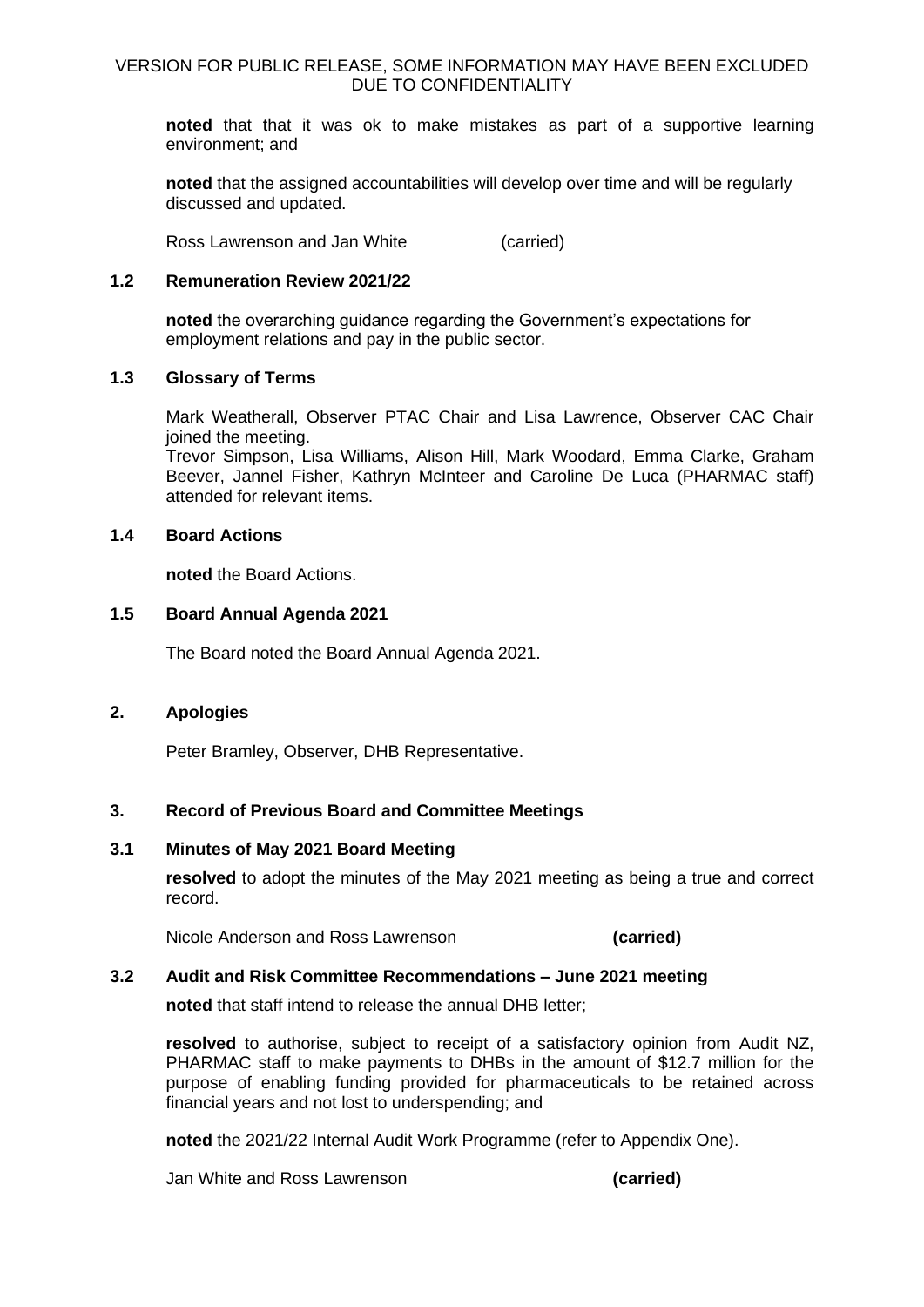# **3.3 Summary of February 2021 PTAC advice and recommendations**

The Board were informed of the recommendations made by PTAC at its March 2021 meeting. The Board:

**noted** the following summary of the record of the Pharmacology and Therapeutics Advisory Committee (PTAC) meetings held on 25 March 2021 via videoconference; and

**noted** the March 2021 PTAC record was signed off by the Chair on 21 May 2021 and is published on the PHARMAC website.

**noted** the summary of advice from the PTAC discussion regarding the current landscape of evidence for medicinal cannabis.

The PTAC Chair reiterated PTAC's view that the evidence for medicinal cannabis appeared generally insufficient to support a benefit from treatment in most indications. He noted the significant potential risk of harm from medicinal cannabis if it is not prescribed and used appropriately ie according to high quality clinical evidence. He also noted the evidence of the long-term risks of medicinal cannabis, particularly the impact on young people if the THC level is too high causing psychosis, which is hard to treat. He reiterated that if a funding application for a medicinal cannabis product should meet PHARMAC's standard requirements for a funding application, that Medsafe approval is important due to the safety issues and that there is explicit monitoring in place.

PHARMAC staff acknowledged that, should they receive a funding application, they will consider this advice when assessing whether to apply a parallel assessment process.

## **4. Interests Register**

**noted** the interests register; and

**noted** any decisions by the Chair to manage actual or potential conflicts of interest, as follows:

*[None required]*

# **5. Matters Arising**

**noted** the matters arising and actions progressed.

# **6. Chair's Report**

## **6.1 Verbal Report**

.

A verbal update was provided by the Board Chair.

### **6.2 Correspondence**

**noted** the correspondence report.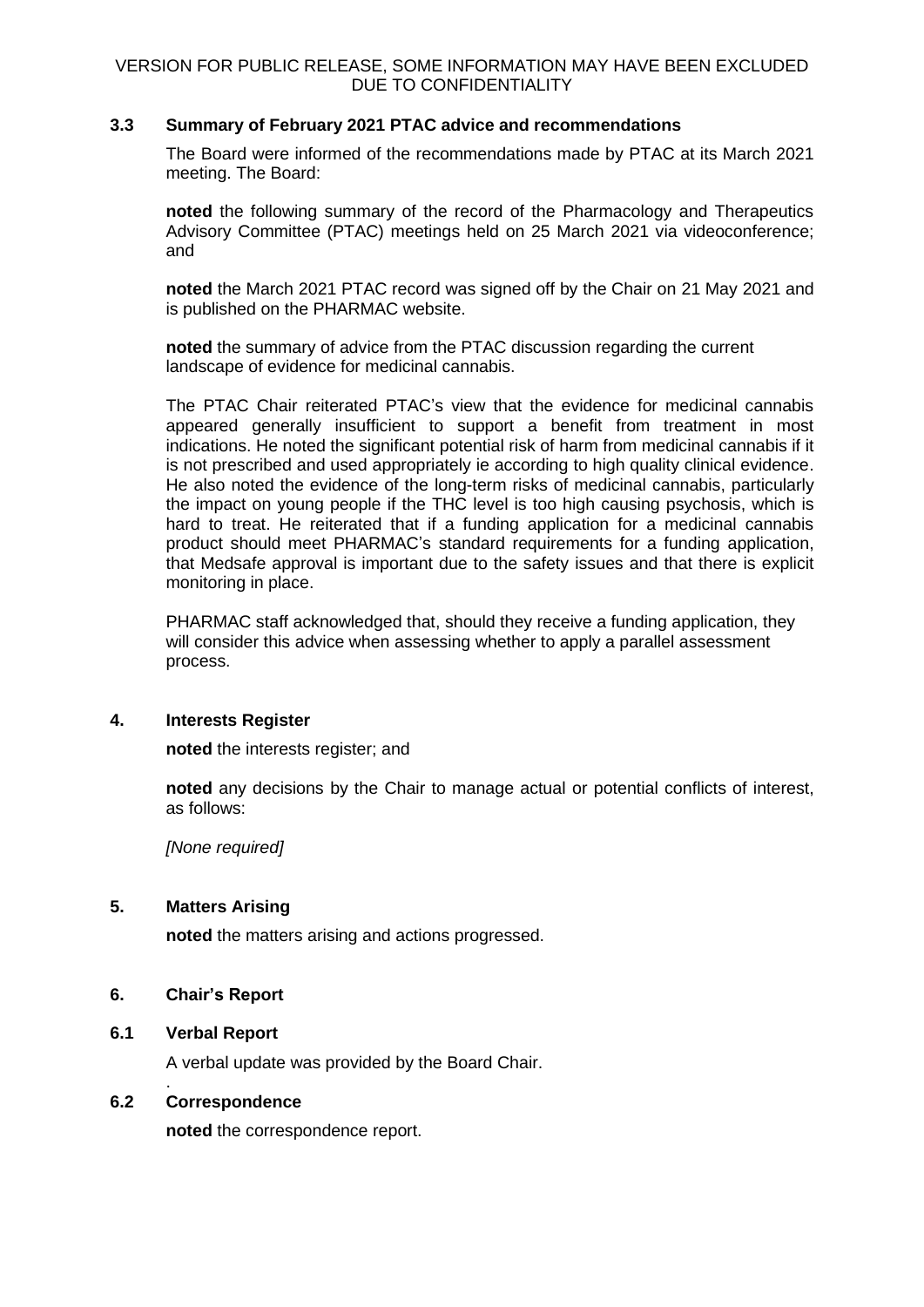# **7. Chief Executive's Report**

**noted** the Chief Executive's Report;

**noted** the financials for May 2021;

**noted** that the Chief Executive and Board Chair met with Medicines New Zealand for the regular bi-annual meeting;

**noted** that PHARMAC will provide an oral submission to the Health Select Committee for the petition of Marsha Mackie for Diabetes NZ and that the hearing date had been confirmed for 7 July 2021;

**noted** that PHARMAC's 2021/22 Statement of Performance Expectations will not be published on 1 July 2021 as planned due to a delay in the advice not being presented to the Minister of Health;

**noted** the positive uptake of the recently funded diabetes medicines; and

**noted** the low uptake of the MMR and influenza vaccines, implementation managed by the Ministry of Health.

## **7.1 Legal Report**

**noted** the legal report which provides an update on current legal issues of relevance to the Board.

### **7.2 Communications Report**

This paper summarises communications activity for May 2021. The Board:

**noted** that we are looking for opportunities to be more proactive and transparent in our communications;

**noted** that 75% of calls to the general enquiries team were answered live, a significant increase on the 30% average between January and April this year; and

**noted** that we launched a 'self-help' FAQ page on the website to help people find the information they need faster.

### **8. Key Items**

# **8.1 PHARMAC's response to recommendations relating to lamotrigine**

This paper provided the Board with an overview an overview of the observations made by the Coroner and the Health and Disability Commissioner, about the lamotrigine brand change and PHARMAC's current and planned response to those. The Board:

**noted** PHARMAC's approach and response to observations that have been made about the lamotrigine brand change by the Health and Disability Commissioner and the Coroner;

**noted** that one of the Health and Disability Commissioners observations was a lack of clarity on who is responsible for managing and communicating brand changes to consumers, an action referred to the Ministry of Health to coordinate a response.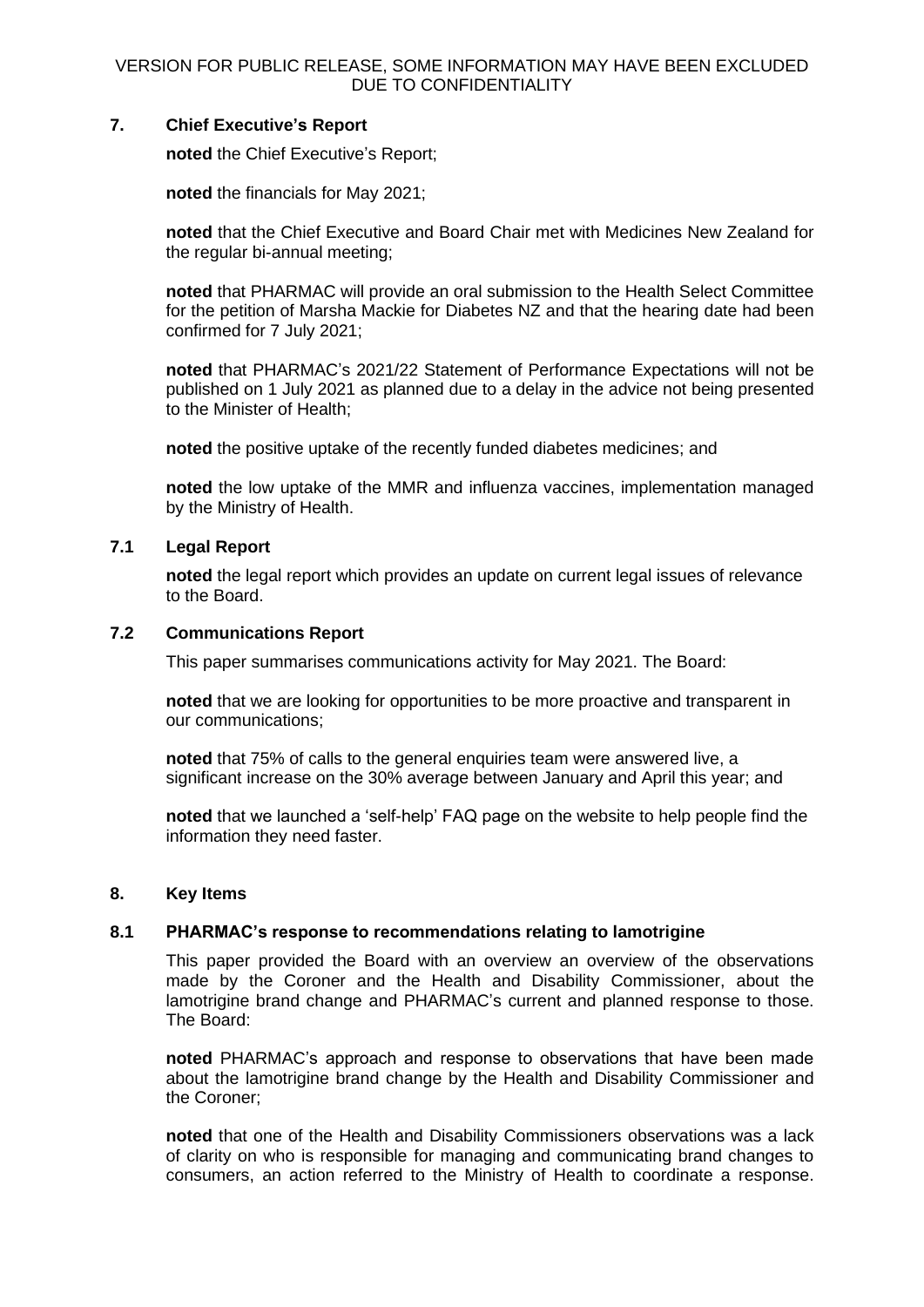PHARMAC staff informed the Board that the Ministry of Health have since written to PHARMAC to coordinate a meeting. PHARMAC staff noted that they have expressed their desire for this meeting to cover any medicines, not just brand changes;

**noted** that PHARMAC staff may want to suggest to the Ministry of Health that a consumer representative and Medsafe are added to the list of attendees for this meeting;

**noted** that staff may want to raise the recommendations relating to medicines strategy, led by the Ministry of Health; and

**noted** that actions to address the observations will likely expand beyond PHARMAC's role ie to professional bodies, and result in additional costs to the system and require a whole system change.

PHARMAC staff agreed to report back to the Board on the outcomes of this meeting.

### **8.2 Risk Report – Exceptions**

**noted** the summary risk report, which provides an update on items on the Board risk register that have materially changed since the quarter 3 risk register was reviewed by the Board in April 2021;

**noted** that the Audit and Risk Committee will review the updated risk register as of 8 June 2021;

**noted** the Board will receive the quarter 4 risk register for noting in the July 2021 meeting before being included in the quarter 4 report to the Minister; and

# **8.3 Technology Security Briefing**

The Board were provided with a briefing on PHARMAC's technology security assessment and risk mitigations, particularly as it relates to vulnerability to hackers, ransomware and other malicious actions. The Board:

**noted** PHARMAC uses a multi-faceted and multi-layered approach to mitigate our technology security risks;

**noted** the risk of serious damage from a cyber-attack can be mitigated but cannot be eliminated;

**noted** the security training and education programmes in place with staff to try mitigate risks; and

**noted** the information provided by the National Cyber Security Centre (NCSC) regarding cyber security and risk management issues for Board consideration and recommended that the Audit and Risk Committee consider the key questions for Boards on an annual basis.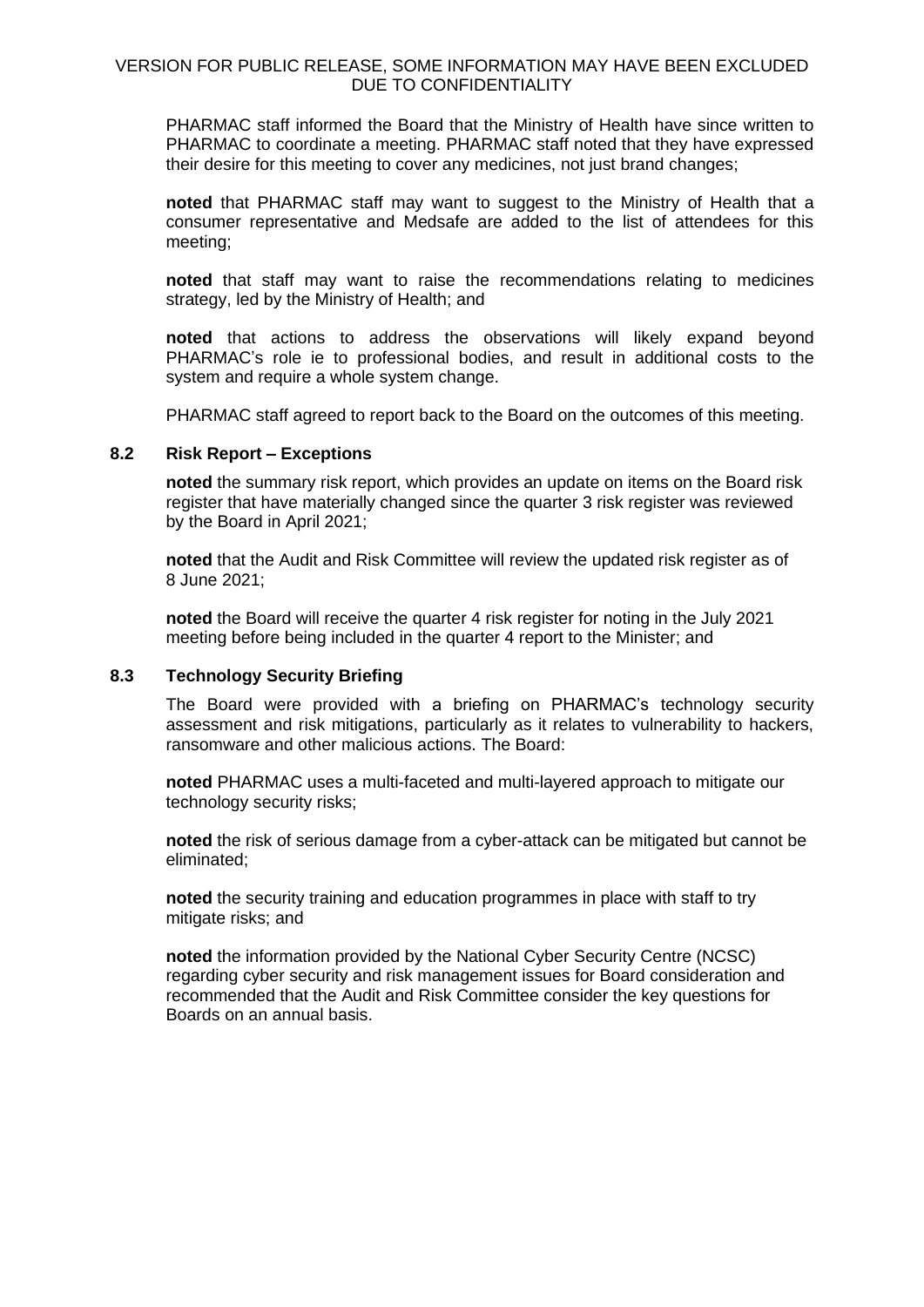# **9. Strategy Planning and Policy**

## **9.1 PHARMAC Advisory Committee Terms of Reference update**

The Board were asked to approve the revised Consumer Advisory Committee (CAC) Terms of Reference and were provided an update on the Pharmacology and Therapeutic Advisory Committee (PTAC and Specialist Advisory Committee Terms of Reference. The Board:

**noted** the feedback received to consultation on the proposed Terms of Reference for PHARMAC's statutory advisory committees;

**noted** the PTAC and Specialist Advisory Committee Terms of Reference are still being finalised and will be bought to the July Board meeting for approval;

**noted** that the summary of consultations was provided by staff at the meeting and will be attached to the July Board paper.

**noted** that the wording under the purpose of the CAC in the Terms of Reference may restrict Committee members giving advice in the remit of PHARMAC that has an impact on consumers. Staff agreed to update the wording in the Terms of Reference;

**noted** that the Terms of reference and/or the Committee's handbook should detail the relationship boundaries of the Committee in that the Committee should run any external advice or correspondence through the Board first, as a committee of the Board**;**

**approved** the updated Consumer Advisory Committee Terms of Reference, subject to amendments discussed at this meeting;

**noted** that the Committee may be considering a name change. PHARMAC staff agreed to check the legislation to consider if this is an option prior to the Committee making any recommendations to the Board for consideration and approval; and

**supported** the suggestion of a consumer representative on PTAC however noted that no one person can provide consumer advice but can advise on what PHARMAC should be thinking about and is an expert in consumer advice giving. The Board noted that it is important to be clear on this.

Nicole Anderson and Claudia Wyss **(carried)**

### **9.2 Public understanding, trust and confidence strategic priority**

This paper provided the Board with an update on the progress in the public understanding, trust and confidence strategic programme since the last update in December 2020. It also includes details PHARMAC's results in the 2021 Colmar Brunton public sector reputation index survey. The Board:

**noted** the update on work in the public understanding, trust and confidence strategic programme;

**noted** that PHARMAC is introducing a new style and writing guide from 1 July 2021 and one of the changes is that we will be writing PHARMAC as 'Pharmac';

**noted** that PHARMAC's score has dropped two points in the 2021 Colmar Brunton public sector reputation index report;